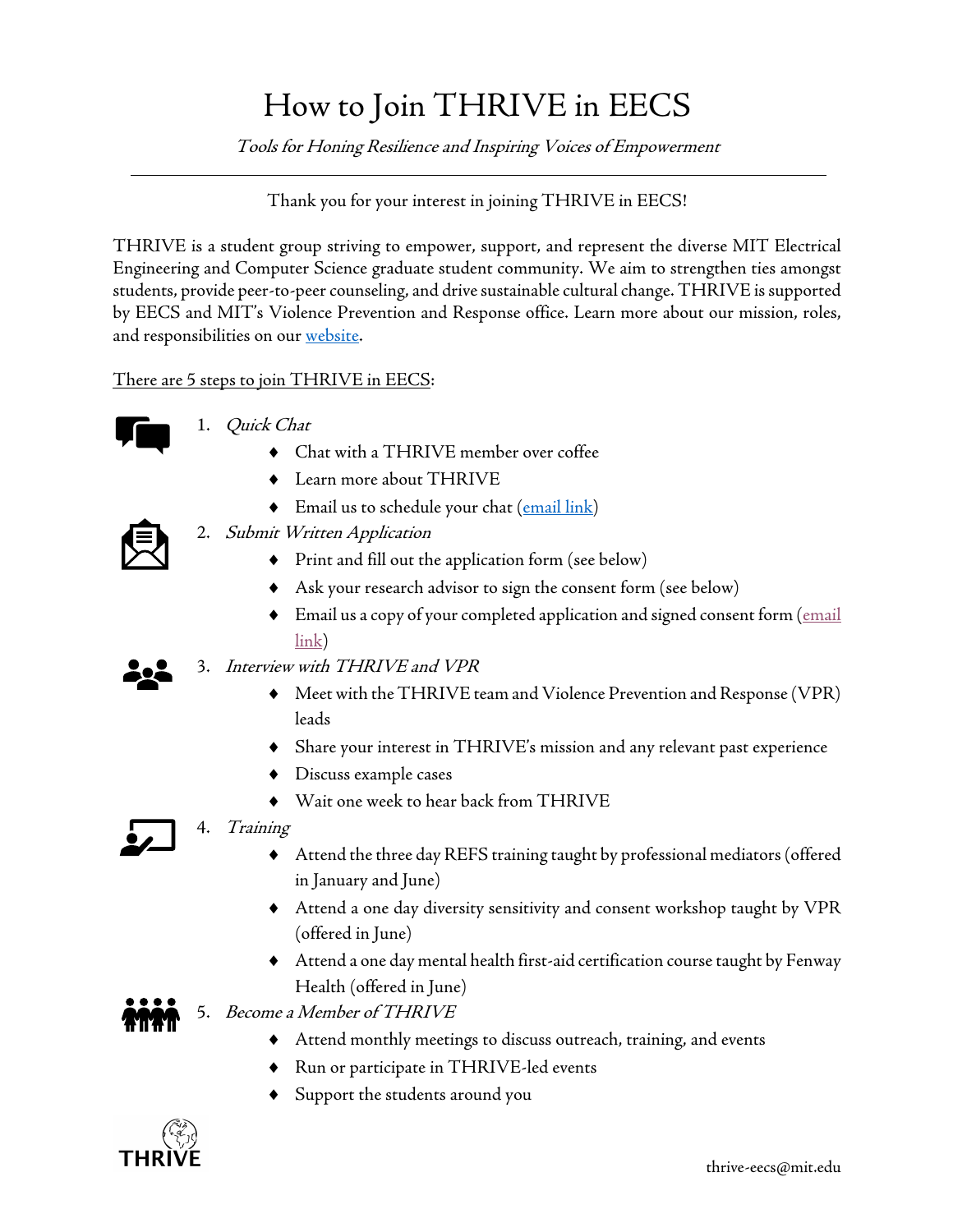

## THRIVE in EECS Application

| General                                                                                          |                                             |
|--------------------------------------------------------------------------------------------------|---------------------------------------------|
|                                                                                                  |                                             |
|                                                                                                  | MIT Office Address: _______________________ |
| Academic                                                                                         |                                             |
| <b>EECS</b> Laboratory:<br>CSAIL<br><b>LEES</b>                                                  | MTL<br>LIDS<br><b>RLE</b>                   |
|                                                                                                  |                                             |
|                                                                                                  | Expected Graduation Date: _______________   |
|                                                                                                  |                                             |
| Personal                                                                                         |                                             |
| Why do you want to become a member of THRIVE?                                                    |                                             |
| ,我们也不能在这里的时候,我们也不能在这里的时候,我们也不能会在这里的时候,我们也不能会在这里的时候,我们也不能会在这里的时候,我们也不能会在这里的时候,我们也不                |                                             |
| What skills or experiences do you think will help you as a member of THRIVE?                     |                                             |
| What extracurricular activities or groups have you been a part of at MIT and what was your role? |                                             |
|                                                                                                  |                                             |